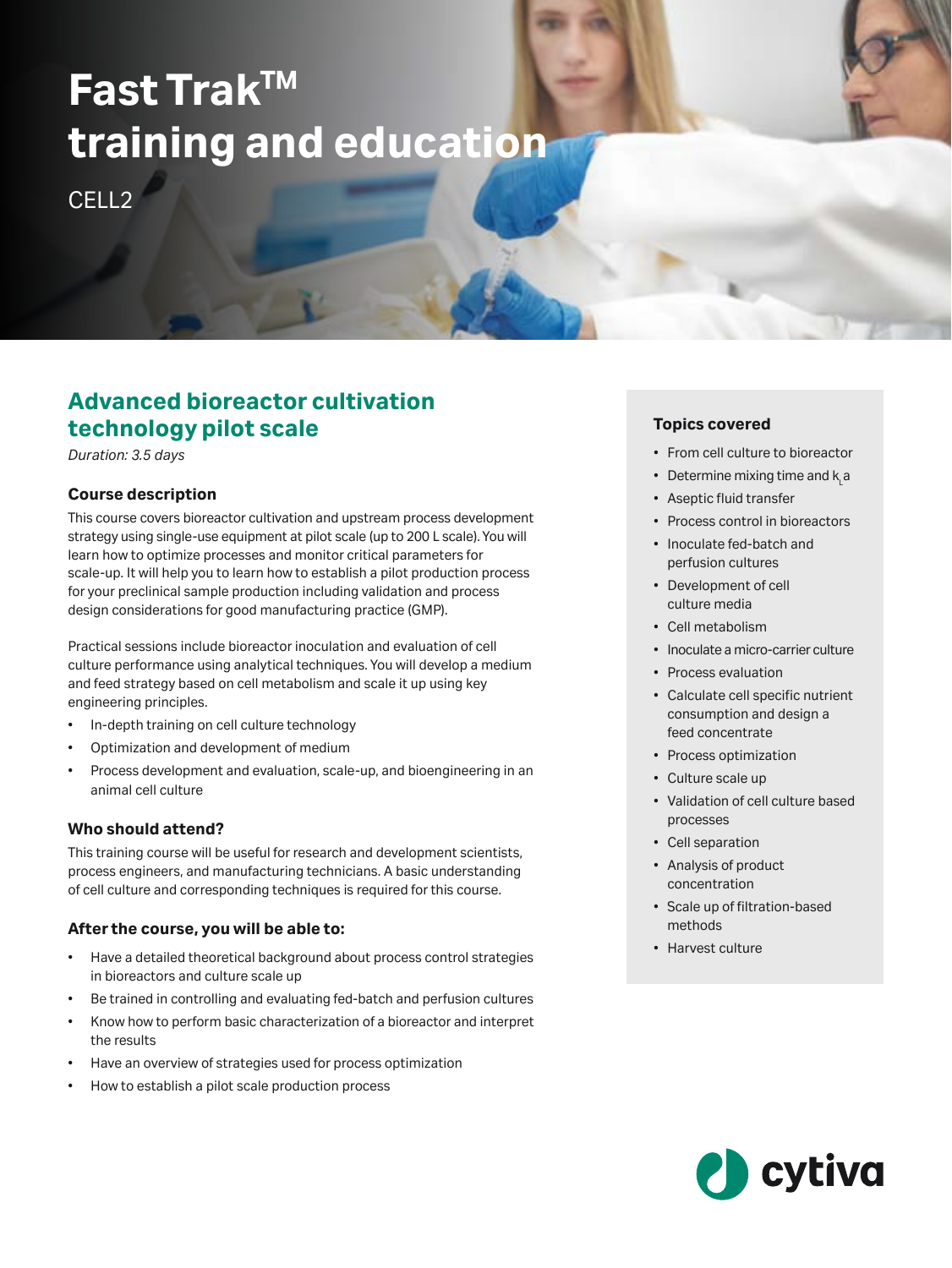| 2022 pricing      |                   |                     |
|-------------------|-------------------|---------------------|
| Fast Trak™ Center | <b>List Price</b> | <b>Product Code</b> |
| China, Shanghai   | 17 732 CNY        | 29012009            |

# **General course information**

Fast Trak™ Education is one means by which Cytiva provides application training in the various aspects of bioprocessing. The courses are designed to provide a learning experience for process development and manufacturing staff.

Fast Trak™ offers training courses on column packing, basic chromatography, optimization and scale-up for both pilot and production scales. We also offer courses on validation issues and chromatography theory. The courses are offered in a variety of formats to meet your unique learning needs, including lab-based courses, live virtual classes, self-paced e-learning courses, and custom courses that can be delivered at your premises.

# **Cancellation policy**

In case you need to cancel your registration, the following charges will apply:

- 30 to 21 days prior to course: 50% of course fee
- 20 to 8 days prior to course: 80% of course fee
- 7 days or less prior to course: 100% of course fee

If you are unable to attend after registered, you may send a colleague in your place or attend another course.

Cytiva reserves the right to modify course location, course material, substitute speakers, or to cancel the course. If the course is cancelled, registrants will be notified as soon as possible and will receive a full refund of paid fees. Cytiva will not be responsible for airfare penalties or other costs incurred due to a course cancellation.

# **Course certificate**

Upon completion of the course, each participant receives a course certificate in which course name and course date is stated.

#### **Course evaluation**

At the end of each course, you will be asked to fill in a course evaluation form. We value your opinion of the course, the speakers, the material, and presentations and use this feedback to continuously improve the courses and their contents.

#### **Travel and hotel costs**

Travel and hotel costs are not included in the course price.